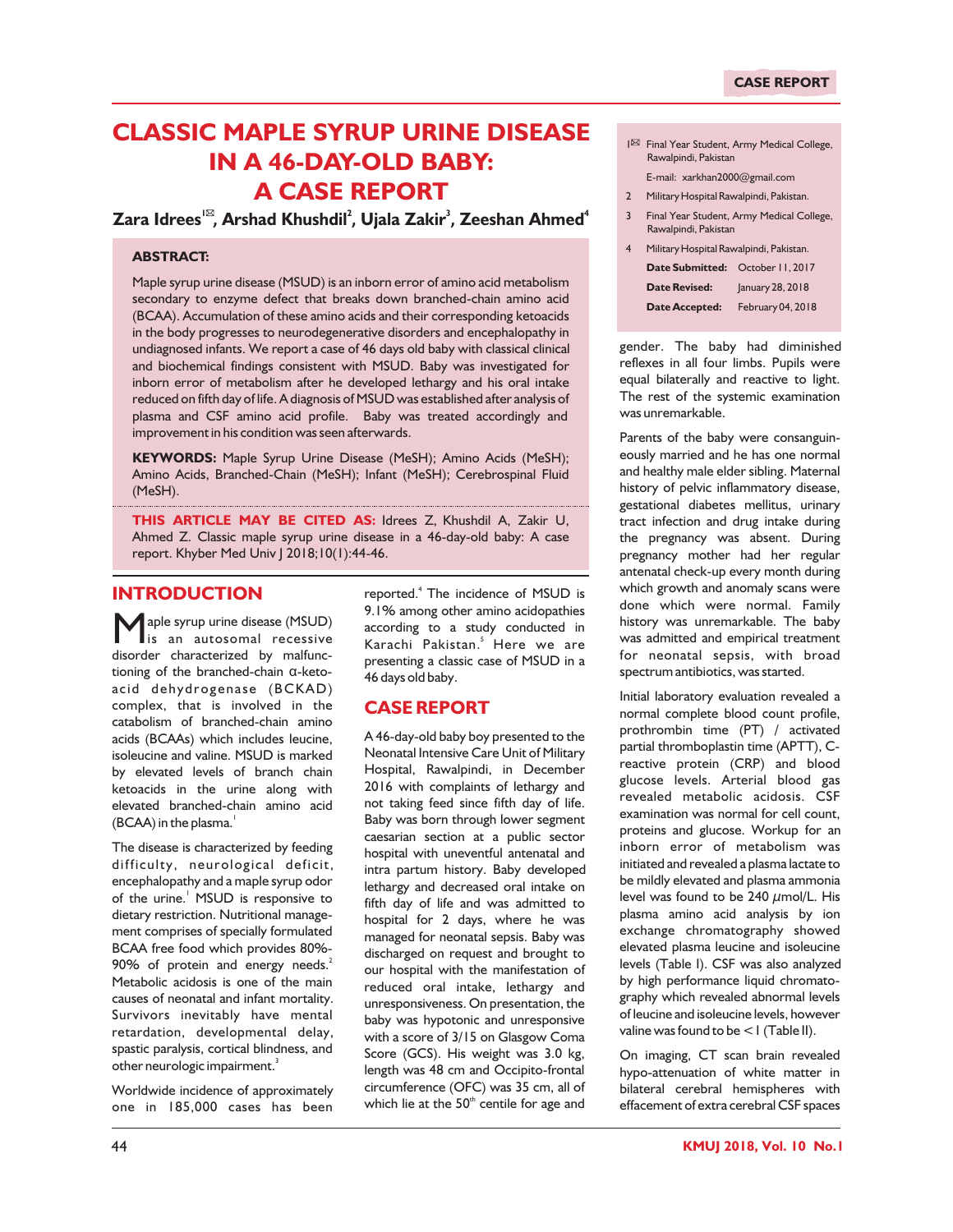#### **TABLE I: PLASMA AMINO ACID ANALYSIS BY ION EXCHANGE CHROMATOGRAPHY**

| <b>Amino Acid</b> | <b>Plasma levels</b> | <b>Normal levels</b> |
|-------------------|----------------------|----------------------|
| Leucine           | 2303                 | $46 - 147 \mu$ mol/L |
| <b>Isoleucine</b> | 373                  | $12-77 \mu$ mol/L    |

and slit like lateral ventricles suggestive of cerebral edema.

On the basis of plasma and CSF amino acid profiles along with the clinical picture a diagnosis of Maple Syrup Urine Disease was established. MSUD special formula treatment was commenced along with oral Thiamine in the form of injection Neurobion in orogastric (OG) feeds. There was marked improvement in the neurological status of the baby with improvement of GCS to 12/15 on day 8<sup>th</sup> of hospitalization. The family was counseled regarding the disease prognosis and recurrence in future pregnancies and baby discharged home on MSUD special formula.

## **DISCUSSION**

MSUD is a rare disorder and thus published reports of diagnosis and treatment usually involve only a few patients and most have focused on management of the acutely ill neonate.<sup>6</sup> However literature review confirms a case of MSUD in a 2 day old neonate reported in Turkey.<sup>7</sup> Furthermore a retrospective study confirmed 10 cases of MSUD in China.<sup>3</sup> MSUD has five discrete clinical phenotype namely classic, intermittent, intermediate, thiamine responsive and di-hydrolipoyl dehydrogenase (E3)-deficient, that are genotypically unrelated. $^{\text{!}}$ 

The classic form is manifested in the first week of life with complaints of poor feeding and vomiting that progress to lethargy, convulsions and finally coma. Similarly, our case presented on  $5<sup>th</sup>$  day of life with lethargy, drowsiness, reduced feed intake and altered GCS score. Most cases of MSUD are often misdiagnosed as neonatal sepsis or meningitis, and death may occur resultantly if untreated. The intermittent form usually affects older children and symptoms become evident during stress situations. Intermediate form of MSUD has less severe presentation with delayed onset of neurological symptoms.<sup>8</sup> Parents of our case are consanguineously married and

studies have proved that consanguinity increase the chance of occurrence of MSUD as it is an autosomal recessive 5 disorder.

The diagnosis of MSUD can be established on the basis of clinical features, elevated BCAAs and branched-chain hydroxyacids and ketoacids in urine. Newborn screening is possible with the help of tandem mass spectrometry which measures the amount of combined leucine-isoleucine concentration in the whole blood and its ratio to other amino acids such as alanine and phenylalanine. Cranial CT scan is helpful in detecting cerebral edema.<sup>9</sup> MSUD treatment comprises of a restricted consumption of proteins, with the addition of a semi-synthetic formula of essential amino acids that lacks leucine, isoleucine and valine.<sup>4</sup> Studies have shown that thiamine supplementation helps in lowering the levels of BCAA in plasma.<sup>10</sup> This treatment plan targets to bring the plasma levels of BCAA within normal ranges, thus downscaling the effects of neurological damage associated mainly with raised leucine levels.<sup>4</sup> Genetic counseling must be done to reduce occurrence of MSUD.<sup>9</sup>

MSUD is a rare disease which is difficult to diagnose and even difficult to treat. A high index of suspicion should be kept in mind in order to timely diagnose and manage this otherwise fatal disease.

## **REFERENCES**

1. Blackburn PR, Gass JM, Vairo FP, Farnham KM, Atwal HK, Macklin S, et al. Maple syrup urine disease: mechanisms and management. Appl Clin Genet 2017;10:57-66. DOI: 10.2147/TACG.S125962.

- 2. Van Calcar S. Nutrition Management of Maple Syrup Urine Disease. In: Bernstein L., Rohr F., Helm J. (eds) Nutrition Management of Inherited Metabolic Diseases. 2015, Springer, Cham, Switzerland. DOI:10.1007/978-3- 319-14621-8\_16.
- 3. Cheng A, Han L, Feng Y, Li H, Yao R, Wang D et al. MRI and clinical features of maple syrup urine disease: preliminary results in 10 cases. Diagn Interv Radiol 2017;<br>2 3 : 3 9 8 - 4 0 2 . D O I :  $23:398-402$ . 10.5152/dir.2017.16466.
- 4. Chuang DT, Shih VE, Max Wynn R. Maple Syrup Urine Disease (Branched-Chain Ketoaciduria). In: Valle D, Beaudet AL, Vogelstein B, Kinzler KW, Antonarakis SE, Ballabio A, Gibson KM, Mitchell G (Eds). The Online Metabolic and Molecular Bases of Inherited Disease. 2016. McGraw-Hill, New York.
- 5. Sherazi NA, Khan AH, Jafri L, Jamil A, Khan NA, Afroze B. Selective Screening for Organic Acidurias and Amino Acidopathies in Pakistani Children. J Coll Physicians Surg Pak 2017;27(4):218-221. DOI: 2593.
- 6. Morton DH, Strauss KA, Robinson DL, Puffenberger EG, Kelley RI. Diagnosis and treatment of maple syrup disease: a study of 36 patients. Pediatrics. 2002;109(6):999-1008.
- 7. Köse M, Canda E, Kagnici M, Uçar SK, Çoker M. A Patient with MSUD: Acute Management with Sodium Phenylacetate/Sodium Benzoate and Sodium Phenylbutyrate. Case Rep Pediatr 2017;2017:1045031. DOI: 10.1155/2017/1045031.
- 8. Jan W, Zimmerman RA, Wang ZJ, Berry GT, Kaplan PB, Kaye EM. MR diffusion imaging and MR

#### **TABLE II: CEREBROSPINAL FLUID AMINO ACID ANALYSIS BY HIGH PERFORMANCE LIQUID CHROMATOGRAPHY**

| <b>Amino Acid</b> | <b>CSF</b> levels | <b>Normal levels</b>    |
|-------------------|-------------------|-------------------------|
| Leucine           | 1192              | $12.1 - 19.3 \mu$ mol/L |
| <b>Isoleucine</b> | 171               | $3.9 - 11.3 \mu$ mol/L  |
| Valine            | ⊂ I               | $7.6 - 18.0 \mu$ mol/L  |